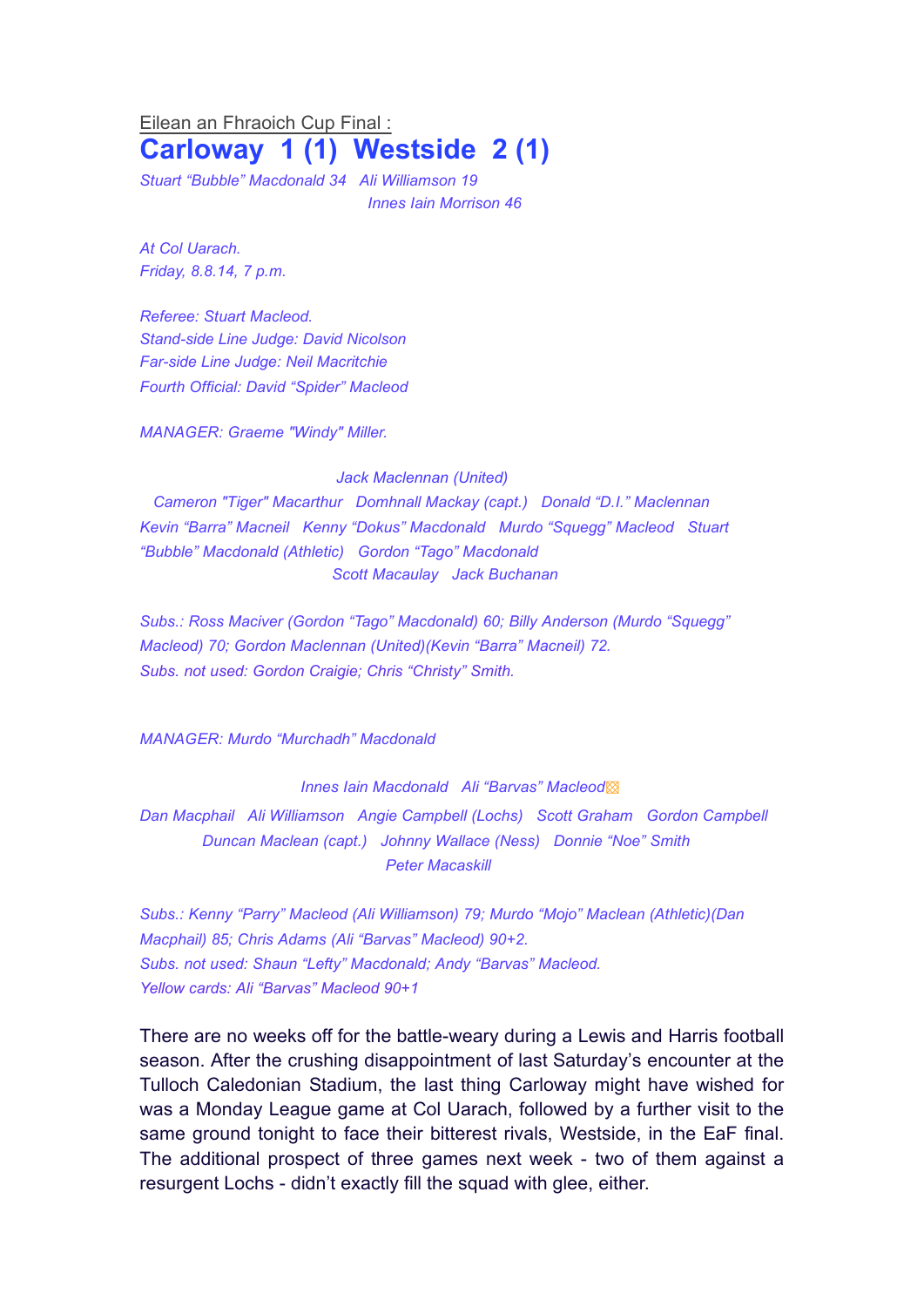Tonight, what should have been viewed as a chance to right old wrongs, to register a first victory in an elusive Cup, was suddenly an unwelcome chore. Rest - a night off - seemed preferable to the opportunity to display this Cup for the first time on the Doune Braes gantry. The regular Siarach outfit are largely local or have local connections, with Cameron Macdonald and Martainn Shields the only obvious absentees; but the addition of Johnnie Wallace (Ness), Angie Campbell (Lochs), and perennial old boys, Murdo "Mojo" Maclean and Chris Adams, more than compensated. No doubt, Scott Maciver would have been present, also, if fit.

There must be a factory producing footballers somewhere in the Barvas area as this evening's confrontation featured Westside's seventh consecutive appearance in an EaF Final. Na Gormaich's EaF history is distinctly less illustrious, registering only five Final appearances, each disappointing in different ways. Three consecutive finals were contested between 1955 and 1957, and more recently 2-4 to Harris at Goathill in 1999 and 1-2 to tonight's opponents, two years ago, at Fivepenny. That night, before a 600+ crowd, a Billy Anderson cracker had inspired early hope that the name "*Carloway*" might, at last, be engraved on this elusive silverware, but Mark "Doug" Maciver and Scott Maciver soon shot that dream down in flames.

In all, seven Blues who featured that night performed again tonight: Domhnall Mackay, Donald "D.I." Maclennan, Stuart Macdonald, and Kenny "Dokus" Macdonald from the start, with Gordon Craigie, Billy Anderson, and Gordon Maclennan on the bench. However, many more Siarachs rėprised their roles: Johnny Wallace had been ruled out in 2012 with an injured ankle, so Donnie "Noe" Smith, Ally "Norman Hunter" Williamson, and Duncan Maclean had been the last line of defence in front of Peter Macaskill, with Ali "Barvas" Macleod, Gordon Campbell, and Dan Macphail, in the centre. Scott Graham had led, but Innes Iain Morrison had been in the bull-pen with Andy "Barvas" Macleod and Chris Adams. Colin George Morrison had been up a mountain in Africa, at the time; maybe he's still there.

The Carloway squad's backgrounds are rather more diverse, hence, greater ineligibility. The season is over for a few, anyway - David Beaton (ruptured Achilles tendon); Iain Angus "Gus" Maciver (concussion); and Dan Crossley (knee condition) - but Scott Macaulay was still available, before heading south, and the redoubtable Stuart "Bubble" Macdonald (Athletic) and Maclennan brothers, Jack and Gordon (United), stepped up to the plate once more. Kevin "Barra" Macneil and Gordon "Tago" Macdonald started on either flank.

The attendance didn't rival that of two years past, understandable in view of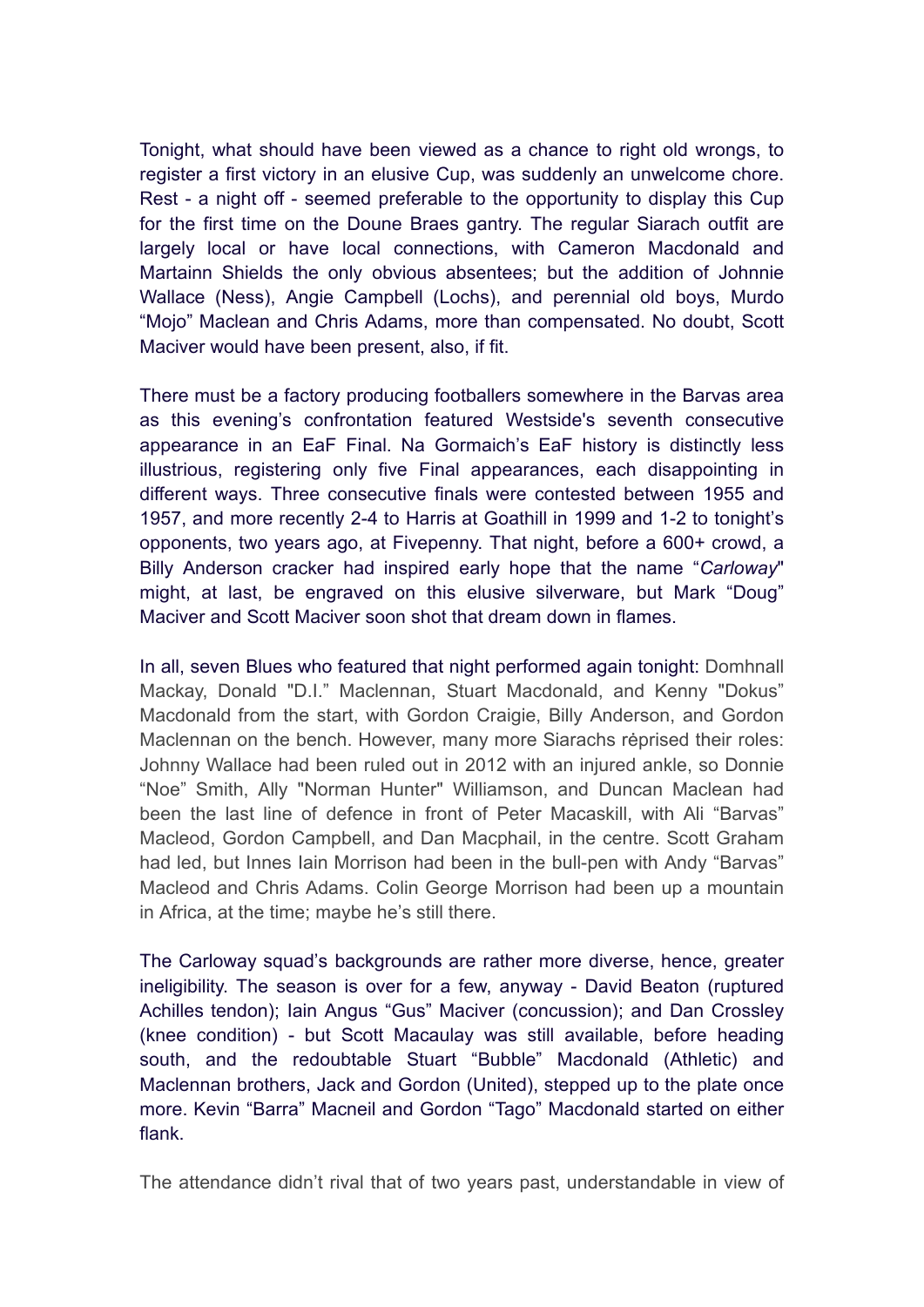the unattractive overhead aspect, which brought occasional flurries of light rain, but, fortunately, little wind. Nevertheless, the greasy conditions militated against easy close control, the ball shooting off, rather than bouncing cleanly, and sudden changes of direction led to repeated falls. An early Blues' break sent Buchanan into the left of the West box, but he was crowded out to the left and his sudden turn and square cross was mishit by Macaulay, 12 metres out, and hooked clear.

A minute later the Siarachs had a golden chance to open: Williamson, just inside the Carloway half, lifting the ball over his head to Morrison to flick right to the breaking Ali "Barvas", free on the right behind "Tiger", to take off at pace into the Carloway box. On the line he squared left to Morrison but the striker, uncharacteristically, swept the ball low and well-wide of Maclennan's right-hand post. On 16 minutes "Squegg" flighted the ball 20 metres to his right to "Barra", midway within the Siarach half. He immediately played the ball inwards to Macaulay, who cut left along the edge of the box, to flick on to Buchanan. The young star could not turn and returned the ball, but Macaulay's instant low left-footer went several metres wide of Macaskill's right.

Immediately, sustained Siarach pressure led to an early opener, Macphail winning the ball in the Carloway half, then sending Ali "Barvas" racing into the right of the Blues' box. Twelve metres from the line he crossed but it was just too high for the arriving Morrison, who pursued it to the opposite touch-line, held off Mackay, then played back to his captain, who moved it in to Campbell, to find Graham, take the return, then break in to the box to force a corner. The ball was headed clear and played left to Maclean to find "Barvas" with oceans of space in front of him, who checked and sent a careful high ball to dip by the far post where an unmarked Williamson did not even have to jump to nod home from 6 metres (**0-1**)

On 23 minutes a Maclean free-kick, 22 metres out in the centre, came back off the wall but Graham's reflex drive from 26 metres whizzed a metre over the bar. Three minutes later it was Carloway's turn to test their free-kick skills but "Tago's" left-foot effort curled round the wall and just outside Macaskill's right-hand post. A Campbell free-kick from 26 metres on the right followed, breaking to Graham, 10 metres out by the far post, but his attempt went straight up.

Unexpectedly, na Gormaich drew level in the 34th minute. Macaulay trickery saw him win a corner on Macaskill's right and when "Dokus's" perfect corner curled in, "Bubble" beat a mass of black and gold, 12 metres out in front of goal, to nod down and just inside the keeper's left-hand post (**1-1**)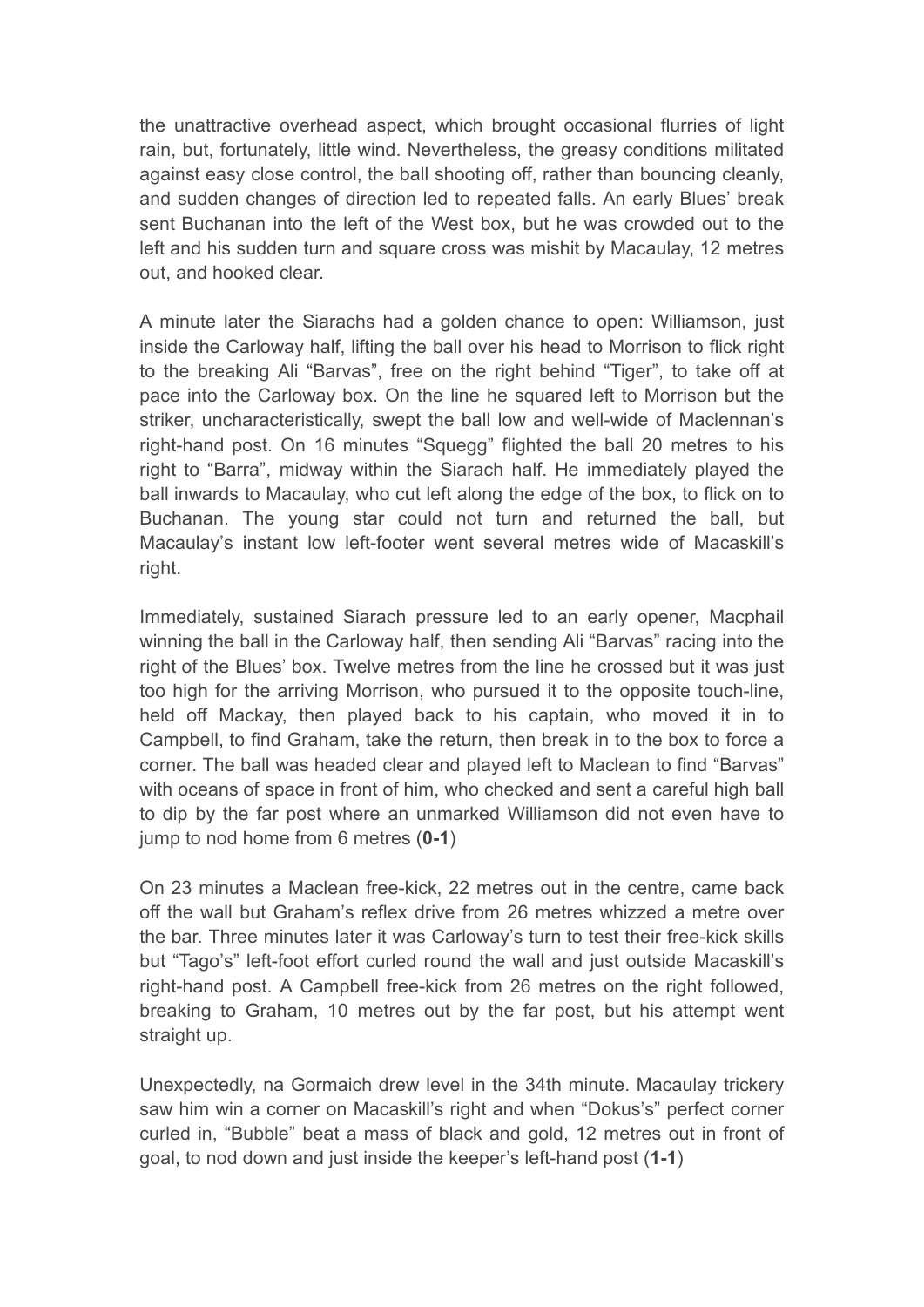Three minutes a final real chance of the half arrived, when a "D.I." thump on Morrison's right ankle, 20 metres from goal, led to a Maclean free-kick once more hitting the wall; a second attempt from Graham did likewise, and the ball was booted clear.

## **Half-Time: Carloway 1 Westside 1**

What is the cure for tired limbs? Not Bovril or slices of orange anyway. On the evidence of the first half, there was plenty for "Windy" to think about. How do you stem the supply from Macphail and Campbell to Macleod and Morrison? How do you support Macaulay more, in his attempts to link up with Buchanan? Whether suggested solutions were appropriate or not was rendered immediately irrelevant as the initial attack of the second half delivered a second goal for West. Angie Campbell was clear immediately through the centre and from midway within the Carloway half sent the perfect diagonal right of the line for an unmarked Williamson(?) to cut back across the face of goal from the bye-line, just out of Maclennan's reach, for Morrison to ghost in on his right and convert (**1-2**).

The blow galvanised Blues' attempts to respond. Activity increased, but not creativity. It was 66 minutes before the door was briefly unlocked and then it resulted from a scintillating run by "Bubble", off a high "D.I." clearance from the right of his own half. A leap saw him out-head "Noe", then touch the ball past Wallace to make the bye-line, to cut square. Buchanan came to meet it at the near post but as Macaskill dived at his feet, his right-foot flick didn't really connect and the ball continued on to Maciver by the far post. However, his right-foot drive crashed into the side-netting. A minute later a Carloway corner on Macaskill's right led to a long Ali "Bravas" clearance downfield which gave Morrison the chance to break at pace, moving in off "Tiger" towards the box. Challenged by Mackay, his attempted slip to Williamson was cut out and cleared.

On 71 minutes a Maclean free-kick, 16 metres from the bye-line, outside the box on Maclennan's right, was head-flicked on neatly by Ali "Barvas". It broke off Anderson and Mackay, and reached Macphail by the far post but his leftfoot swipe at the ball was dragged into the side-netting.

The war of attrition continued; there were more substitutions than sights of goal. In 84 minutes a Maclennan throw-out to his left found Maciver just inside the Carloway half. The young-blade squared it to "Dokus" whose careful scooped lob straight forward sent "Bubble" scampering towards the left of the Siarach box. Twenty metres out he squared to the arriving "Dokus", but his studied right-foot attempt went well beyond Macaskill's left-hand junction of bar and post.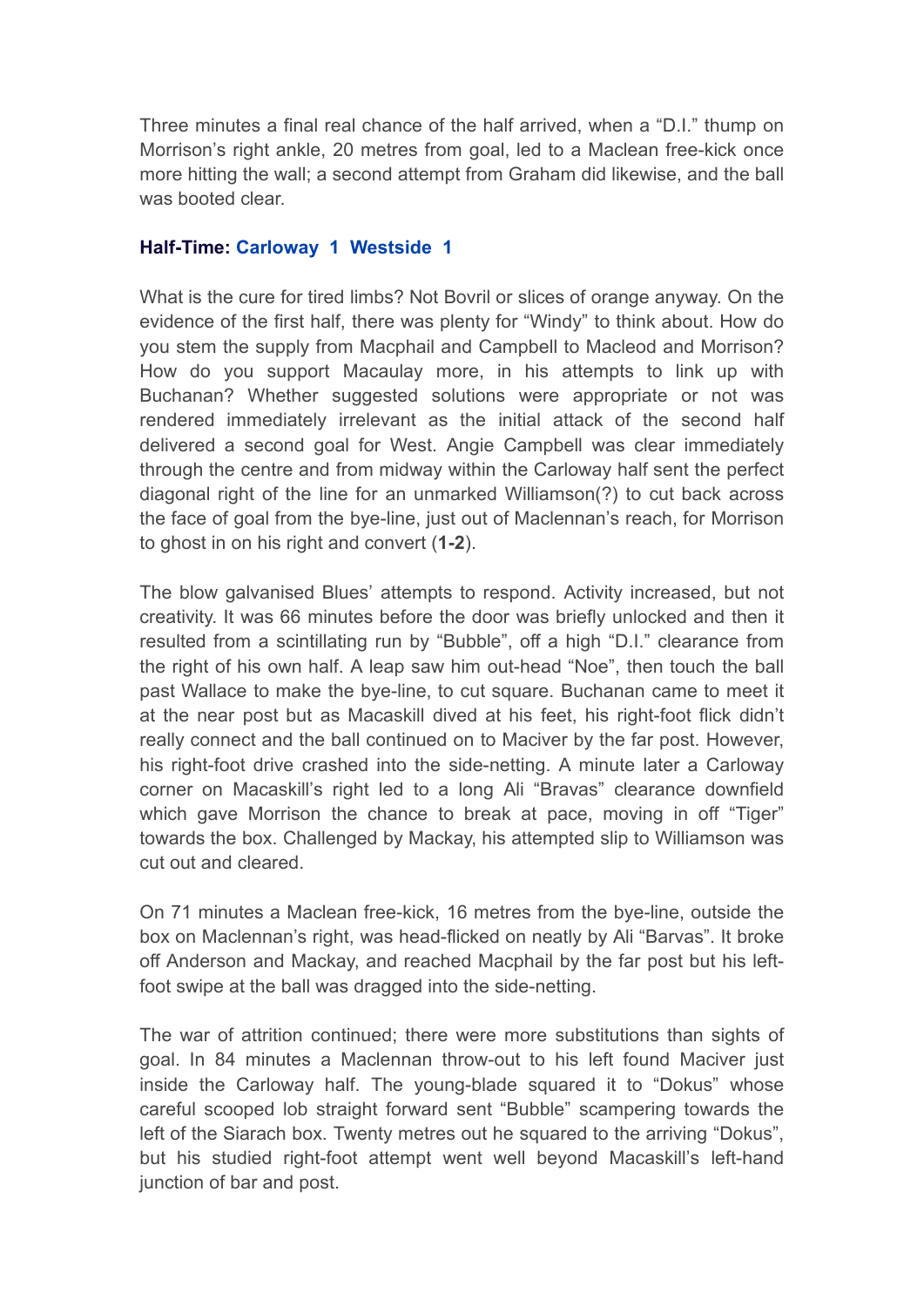Right on the whistle a high Anderson free-kick from just inside the Siarach box was grabbed by Macaskill as it dropped towards him, 8 metres from goal; he collided with a defender, the ball fell; "Bubble" got a foot to it; "D.I." tried to back-heel it, but Gordon Campbell eventually managed to run it clear to the right.

## **Full-Time: Carloway 1 Westside 2**

For years, Domhnall "Twechar" opined that West Lewis derbies didn't require a ball, as it was an unnecessary addition to encounters, seemingly staged to settle old scores, establish new pecking orders, and remove competitors (physically) for the remainder of that season. The A. & E. Department at Ospadal nan Eilean always had extra beds clear on these Derby nights, with ambulances on stand-by.

The general complaint about tonight's meeting was that it lacked the passion and commitment of yesteryears. It was "*the poorest and tamest CARLOWAY FC V WEST SIDE FC fixture….. witnessed in many a year".* Apart from a few Carloway regulars returning late favours - and late boots - to Ali "Trevor Hockey" Williamson - as recompense, perhaps, for past slights - how the Blues love that guy! - the only contentious tackle was Ali "Barvas's" on "Bubble" right at the death. Innes Iain Morrison might disagree as "D.I" certainly didn't stand back and admire him.

"Barvas's" Jim Brogan-special, though it can't be condoned, was understandable when his team was seconds away from victory. Michael Ballack would certainly have done the same if it wasted a few more seconds only he wouldn't have missed!

Na Gormaich seemed a pale, tired shadow of the side which played out such an exhilarating first hour versus Avoch last Saturday and tonight at times looked like a bunch of workmen on an unexpected call-out, rather than a side within grasp of a long-awaited triumph. Saturday's epic struggle in Inverness had clearly drained them, and not just physically. The hectic Lewis and Harris timetable breeds exhaustion, with injury exacerbated by squad requirements. The fear for their faithful must be that the remainder of their Season will be a tired and unrewarded plod to the final whistle. Overall, it was hardly a night to remember, despite "Pluto's" attempts to stir up excitement and expectations in his pre-match "entertainment".

Strangely, for a game of this nature, Jack Maclennan and Peter Macaskill had less to do than you might think as blanket midfields went head-to-head. At times it was difficult to reckon who were second support strikers to the two